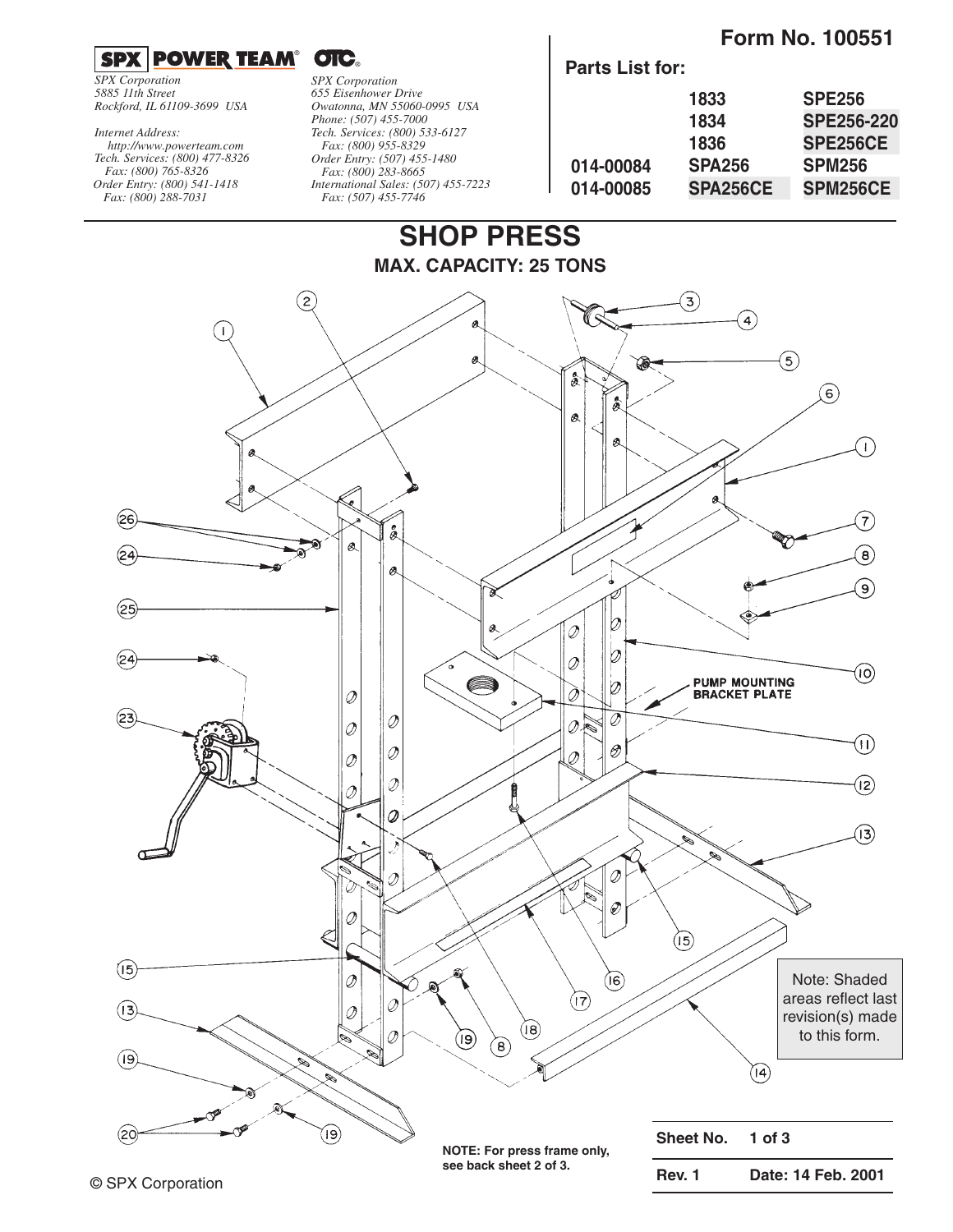| <b>Item</b>    | <b>Part</b> | No.            |                                                                                              | <b>Item</b> | Part    | No.   |                                                   |
|----------------|-------------|----------------|----------------------------------------------------------------------------------------------|-------------|---------|-------|---------------------------------------------------|
| No.            | No.         | Req'd          | <b>Description</b>                                                                           | No.         | No.     | Req'd | <b>Description</b>                                |
|                | 34809-BL2   | $\overline{2}$ | Upper Bolster (For 1833, 1834,                                                               | 13          | 304485  | 2     | Foot Angle                                        |
|                |             |                | 014-00084, & 014-00085)                                                                      | 14          | 35573   | 1     | Spacer Angle                                      |
|                | 34809OR9    | $\overline{2}$ | Upper Bolster (For SPA256,                                                                   | 15          | 34555   | 2     | <b>Bolster Pin</b>                                |
|                |             |                | SPE256, SPE256-220, SPE256CE,                                                                | 16          | 10090   | 2     | Cap Screw (1/2-13 UNC x 2-3/4 lg.)                |
| $\overline{2}$ | 10046       | 1              | SPM256, SPA256CE, & SPM256CE)                                                                | 17          | 46896   | 1.    | <b>Warning Decal</b>                              |
| 3              | 29695       | 3              | Cap Screw (3/8-16 UNC x 3/4 lg.)<br>Pulley                                                   | 18          | 10049   | 3     | Cap Screw (3/8-16 UNC x 1" lg.)                   |
| 4              | 29696       | 2              | <b>Pulley Axle</b>                                                                           | 19          | 12004   | 6     | Washer (1/2" bolt)                                |
| 5              | 10216       | 8              | Nut (3/4-10 UNC)                                                                             | 20          | 10080   | 4     | Cap Screw (1/2-13 UNC x 1-1/4 lg.)                |
| 6              | 14601       |                | Trade Name Decal (For 1833 &                                                                 | 23          | 18895-1 | 1.    | Winch                                             |
|                |             |                | 1834)                                                                                        | 24          | 10204   | 4     | Nut (3/8-16 UNC)                                  |
|                | 36584       |                | Trade Name Decal (For SPA256,                                                                | 25          | 52150   | 1.    | L.H. Upright                                      |
|                |             |                | SPE256, SPE256-220, SPE256CE,<br>SPM256, SPA256CE, & SPM256CE)                               | 26          | 10231   | 2     | Washer (3/8" bolt)                                |
|                | 12768       |                | Trade Name Decal (For 014-00084<br><b>PARTS INCLUDED BUT NOT SHOWN</b>                       |             |         |       |                                                   |
|                |             |                | & 014-00085)                                                                                 |             | 10469   |       | Union Adapter (For 1833,                          |
| 7              | 10118       | 8              | Cap Screw (3/4-10 UNC x 1-1/2 lg.)                                                           |             |         |       | 014-00085, SPE256, SPE256-220,                    |
| 8              | 10208       | 4              | Nut (1/2-13 UNC)                                                                             |             |         |       | SPE256CE, SPM256, SPA256CE,                       |
| 9              | 10610       | 2              | Bevel Washer (1/2" bolt)                                                                     |             |         |       | & SPM256CE)                                       |
| 10             | 52149WH2    | 1              | R.H. Upright                                                                                 |             | 205331  | 1     | Part Number Decal                                 |
| 11             | 41629       | 1              | Ram Mounting Plate                                                                           |             |         |       | (For 014-00084)                                   |
| 12             | 50760-BL2   | 1              | Lower Bolster (For 1833, 1834,<br>014-00084, & 014-00085)                                    |             | 205333  | 1     | <b>Part Number Decal</b><br>(For 014-00085)       |
|                | 50760OR9    | 1              | Lower Bolster (For SPA256,<br>SPE256, SPE256-220, SPE256CE,<br>SPM256, SPA256CE, & SPM256CE) |             | 51426   | 1     | <b>Cylinder Assembly</b><br>(See Form No. 101490) |

## **ELECTRIC PUMP**

(used on SPE256, SPE256-220, & SPE256CE)



| Item | Part         | No.   |                                                                                                                                                                                                                                                            |
|------|--------------|-------|------------------------------------------------------------------------------------------------------------------------------------------------------------------------------------------------------------------------------------------------------------|
| No.  | No.          | Req'd | <b>Description</b>                                                                                                                                                                                                                                         |
| 1    | 9063         | 1     | Gauge                                                                                                                                                                                                                                                      |
| 2    | <b>PE172</b> | 1     | Electric Pump (For SPE256; See<br>NOTE; See Form No. 100577)                                                                                                                                                                                               |
|      | PE172-50-220 | 1     | Electric Pump (For SPE256-220;<br>See NOTE; See Form No. 100585)                                                                                                                                                                                           |
|      | PE82-E220    | 1     | Electric Pump (For SPE256CE;<br>See NOTE; See Form No. 108120)                                                                                                                                                                                             |
| 3    | 9670         | 1     | Tee Adapter                                                                                                                                                                                                                                                |
| 4    | 350158       | 1     | <b>Hydraulic Hose</b>                                                                                                                                                                                                                                      |
| 5    | 10469        | 1     | <b>Straight Fitting</b>                                                                                                                                                                                                                                    |
| 6    | 421125       | 1     | <b>Pump Mounting Bracket</b>                                                                                                                                                                                                                               |
|      |              |       | PARTS INCLUDED BUT NOT SHOWN                                                                                                                                                                                                                               |
|      | 350989       |       | CE Decal (For SPE256CE)                                                                                                                                                                                                                                    |
|      |              |       | $D_{11}$ $M_{21}$ $M_{32}$ $M_{41}$ $M_{42}$ $M_{43}$ $M_{44}$ $M_{45}$ $M_{46}$ $M_{47}$ $M_{48}$ $M_{49}$ $M_{49}$ $M_{40}$ $M_{40}$ $M_{40}$ $M_{40}$ $M_{40}$ $M_{40}$ $M_{40}$ $M_{40}$ $M_{40}$ $M_{40}$ $M_{40}$ $M_{40}$ $M_{40}$ $M_{40}$ $M_{40$ |

**NOTE: Pump mounting hardware for PE172, PE172-50-220 & SPE256CE is included with the pump.**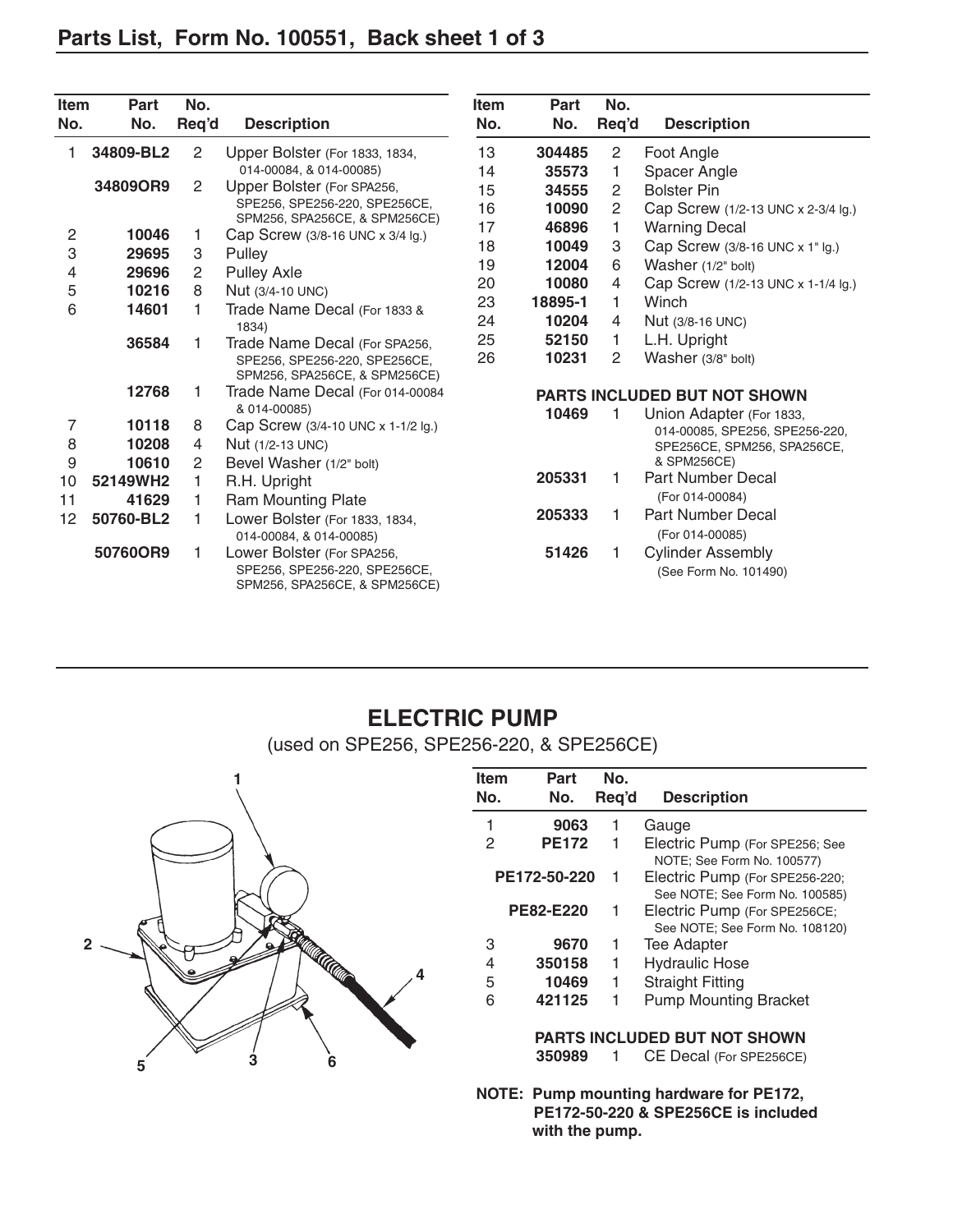## **AIR PUMP** (used on 1834, 014-00084, SPA256, & SPA256CE)



| ltem<br>No. | Part<br>No. | No.<br>Req'd | <b>Description</b>                                       |
|-------------|-------------|--------------|----------------------------------------------------------|
| 1           | 9063        | 1            | Gauge (For 1834, SPA256, &<br><b>SPA256CE)</b>           |
|             | 9041        | 1            | Gauge (For 014-00084)                                    |
| 2           | 9670        | 1            | Tee Adapter                                              |
| 3           | 10474       | 1            | 90° Elbow                                                |
| 4           | 36887       | 1            | Hydraulic Hose (8';                                      |
|             |             |              | For 1834 & 014-00084)                                    |
|             | 36888       | 1            | Hydraulic Hose (10'; For SPA256)                         |
|             | 9769E       | 1            | Hydraulic Hose (For SPA256CE)                            |
| 5           | 4020        | 1            | Air Pump (For 1834;<br>See Form No. 101695)              |
|             | 203398      | 1            | Air Pump (For 014-00084;<br>See Form No. 101695)         |
|             | PA6         | 1            | Air Pump (For SPA256 & SPA256CE;<br>See Form No. 101695) |
| 6           | 10469       | 2            | Straight Fitting                                         |
| 7           | 421125      | 1            | <b>Pump Mounting Bracket</b>                             |
|             |             |              | DARTS INCLUDED RUT NOT SHOWN                             |

#### **PARTS INCLUDED BUT NOT SHOWN**

**350989** 1 CE Decal (For SPA256CE)

# **HAND PUMP**

(used on 1833, 014-00085, SPM256, & SPM256CE)



| Item | Part       | No.   |                                                           |
|------|------------|-------|-----------------------------------------------------------|
| No.  | No.        | Req'd | <b>Description</b>                                        |
| 1    | 36886      | 1     | Hydraulic Hose (For 1833 &<br>014-00085)                  |
|      | 350157     | 1     | Hydraulic Hose (For SPM256 &<br><b>SPM256CE)</b>          |
| 2    | 9063       | 1     | Gauge (For 1833 & SPM256)                                 |
|      | 9041       | 1.    | Gauge (For 014-00085)                                     |
| 3    | 4002       | 1     | Hand Pump (For 1833;<br>See Form No. 101741)              |
|      | 61522      | 1     | Hand Pump (For 014-00085;<br>See Form No. 101741)         |
|      | <b>P59</b> | 1     | Hand Pump (For SPM256 &<br>SPM256CE; See Form No. 101744) |
| 4    | 9670       | 1     | <b>Tee Adapter</b>                                        |
| 5    | 10468      | 1     | 45° Fitting                                               |
| 6    | 42733WH2   | 1     | <b>Pump Mounting Bracket</b>                              |
|      |            |       | PARTS INCLUDED BUT NOT SHOWN                              |
|      | 350989     |       | CE Decal (For SPM256CE)                                   |

**Sheet No. 2 of 3**

**Rev. 1 Date: 14 Feb. 2001**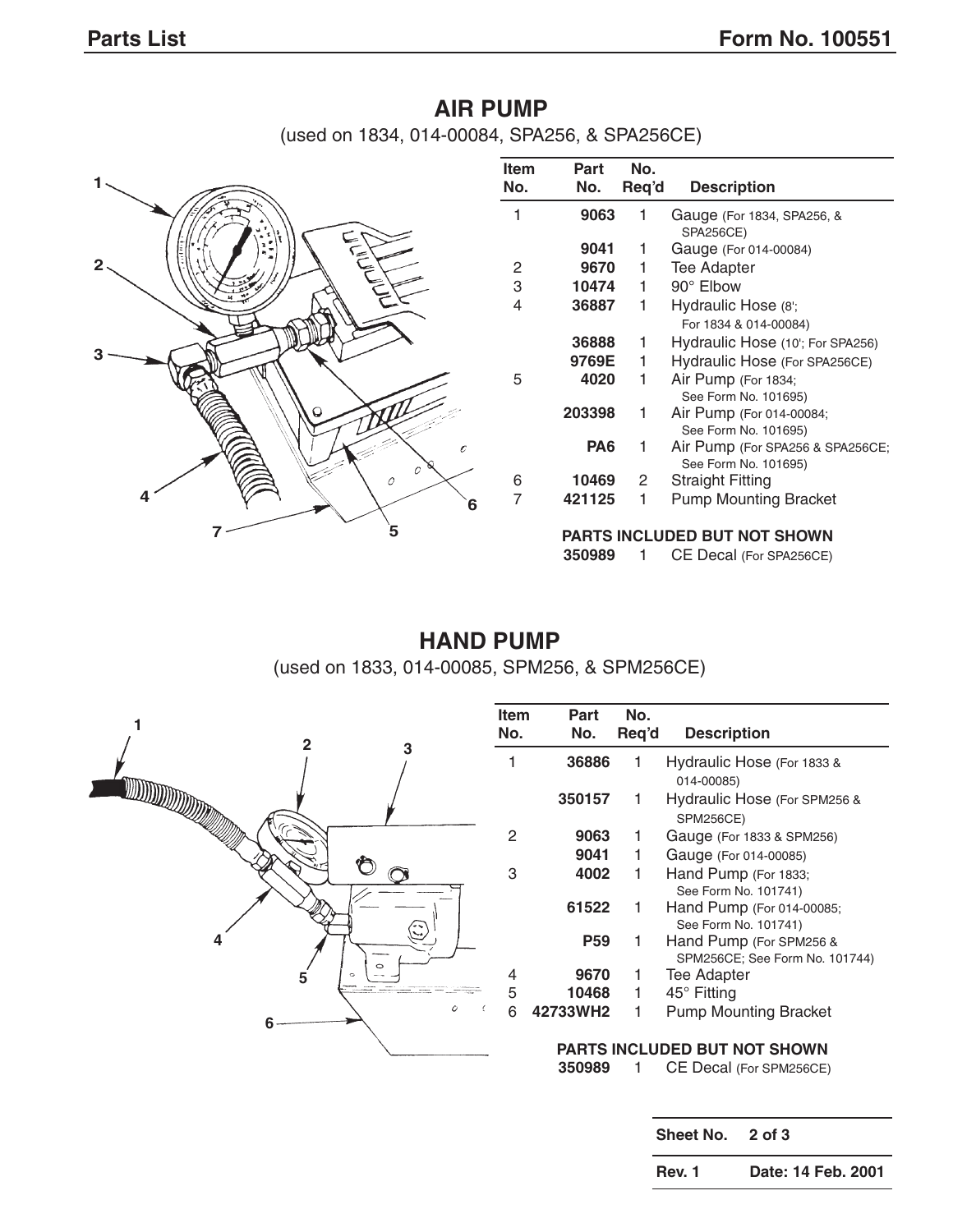**Item Part No.**

| No. | No.      | Req'd                | <b>Description</b>                                        |                |
|-----|----------|----------------------|-----------------------------------------------------------|----------------|
|     | 12680    | 3                    | <b>Thumb Screw</b>                                        |                |
|     |          |                      | (For mounting hand pumps)                                 |                |
| 2   | 10049    | $\mathbf{2}$         | Cap Screw (3/8-16 UNC x 1" Ig.)                           |                |
| 3   | 42733WH2 |                      | <b>Pump Mounting Bracket</b>                              | 2 <sub>1</sub> |
| 4   | 12029    | 3                    | Wing Nut (For mounting hand pumps)                        |                |
| 5   | 10231    | 2                    | Washer (3/8" bolt)                                        |                |
| 6   | 12013    | $\mathbf{2}^{\circ}$ | Locknut                                                   |                |
|     | 421125   |                      | <b>Pump Mounting Bracket</b>                              |                |
|     |          |                      | (For SPA256, SPA256CE, SPE256,<br>SPE256-220, & SPE256CE) |                |
| 8   | 10046    | $\mathbf{2}$         | Cap Screw (3/8-16 UNC x 3/4 lg.)                          |                |
| 9   | 10204    | 2                    | Nut (3/8-16 UNC)                                          |                |
|     |          |                      |                                                           |                |
|     |          |                      |                                                           |                |
|     |          |                      | 8                                                         |                |
|     |          |                      |                                                           |                |
|     |          |                      |                                                           | 3              |
|     |          |                      |                                                           |                |
|     |          |                      |                                                           |                |
|     |          |                      |                                                           |                |
|     |          |                      |                                                           |                |
|     |          |                      |                                                           | 6              |
|     | Æ        |                      |                                                           | $5^{\degree}$  |

## **PUMP MOUNTING BRACKETS**



| <b>Press Frame Only</b> | <b>Used On</b>                                                         |
|-------------------------|------------------------------------------------------------------------|
| 60178                   | 1833, 1834                                                             |
| 203400                  | 014-00084, 014-00085                                                   |
| 212220                  | SPA256, SPE256, SPE256-220,<br>SPE256CE, SPM256, SPM256CE,<br>SPA256CE |

Refer to any operating instructions included with this product for detailed information about operation, testing, disassembly, reassembly, and preventive maintenance.

Items found in this parts list have been carefully tested and selected. **Therefore: Use only genuine replacement parts!**

Additional questions can be directed to our Technical Services Department.